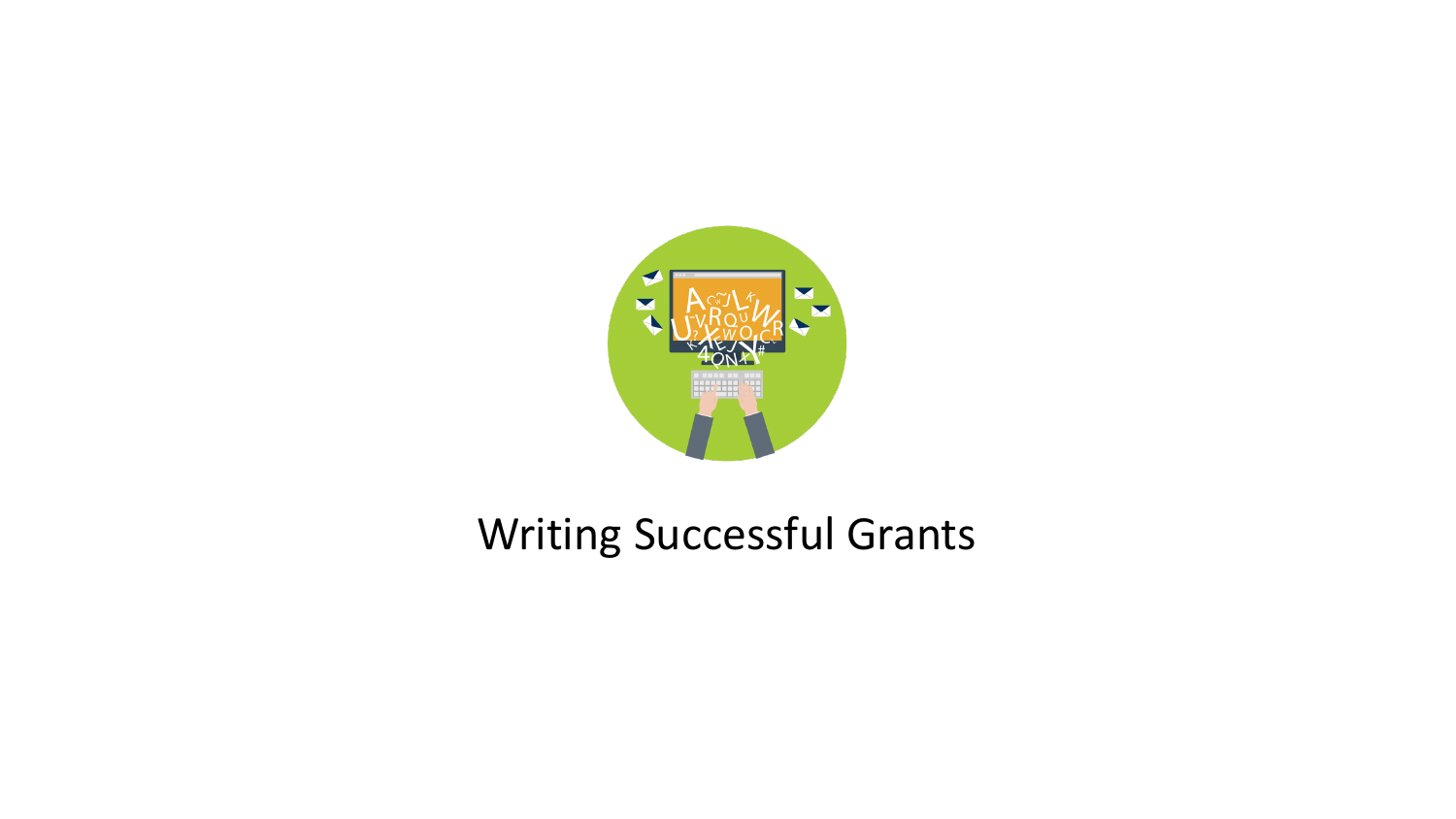# **Why should we engage?**

Funding graduate assistants Summer salary supplement Course buyout Travel for development Publishing and paying for publications High standing at your Institution Enhancing your profile Tenure and Promotion Receiving awards **Building a community of collaborators and support**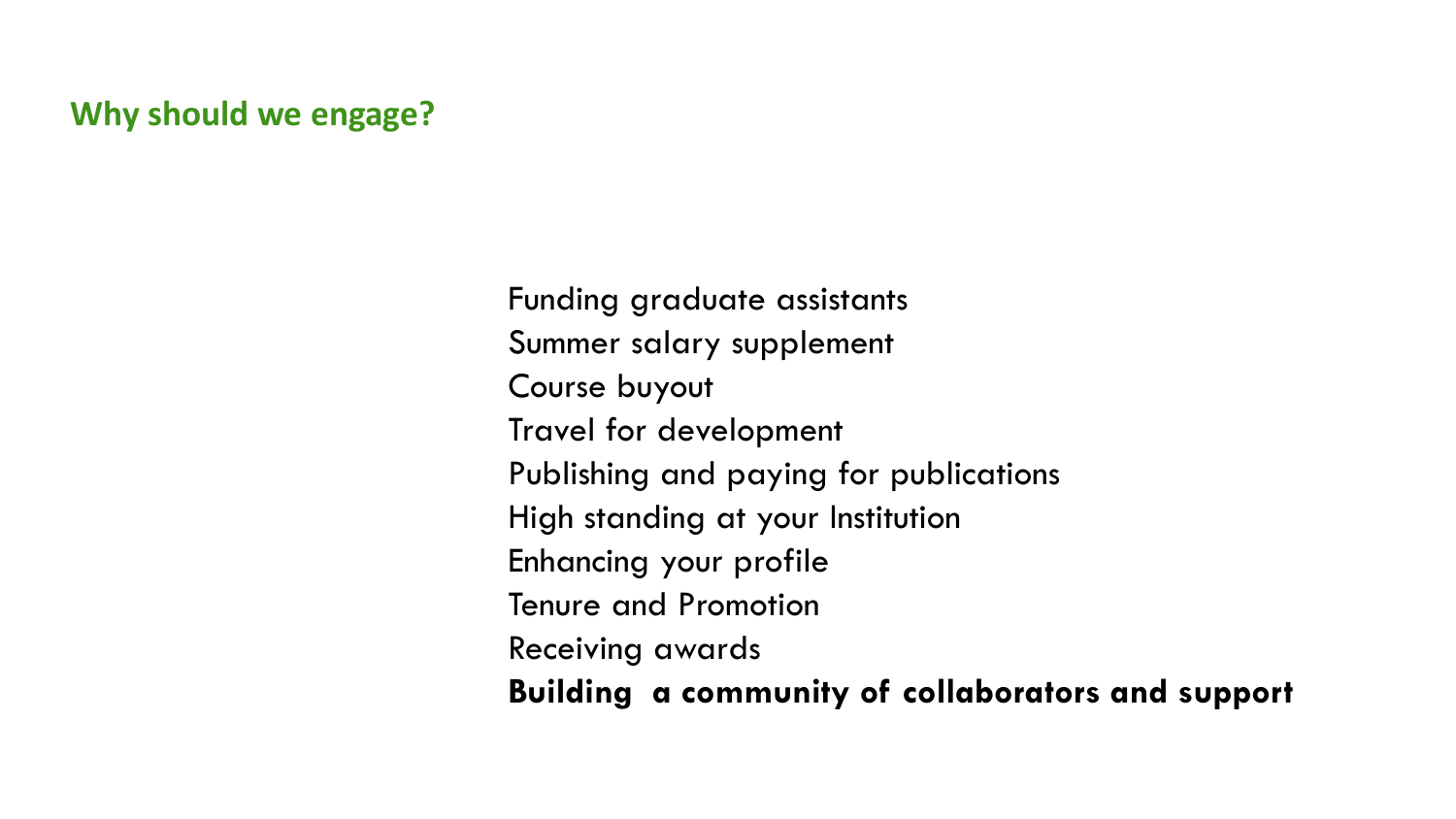# **The writing Process and Path to Success?**

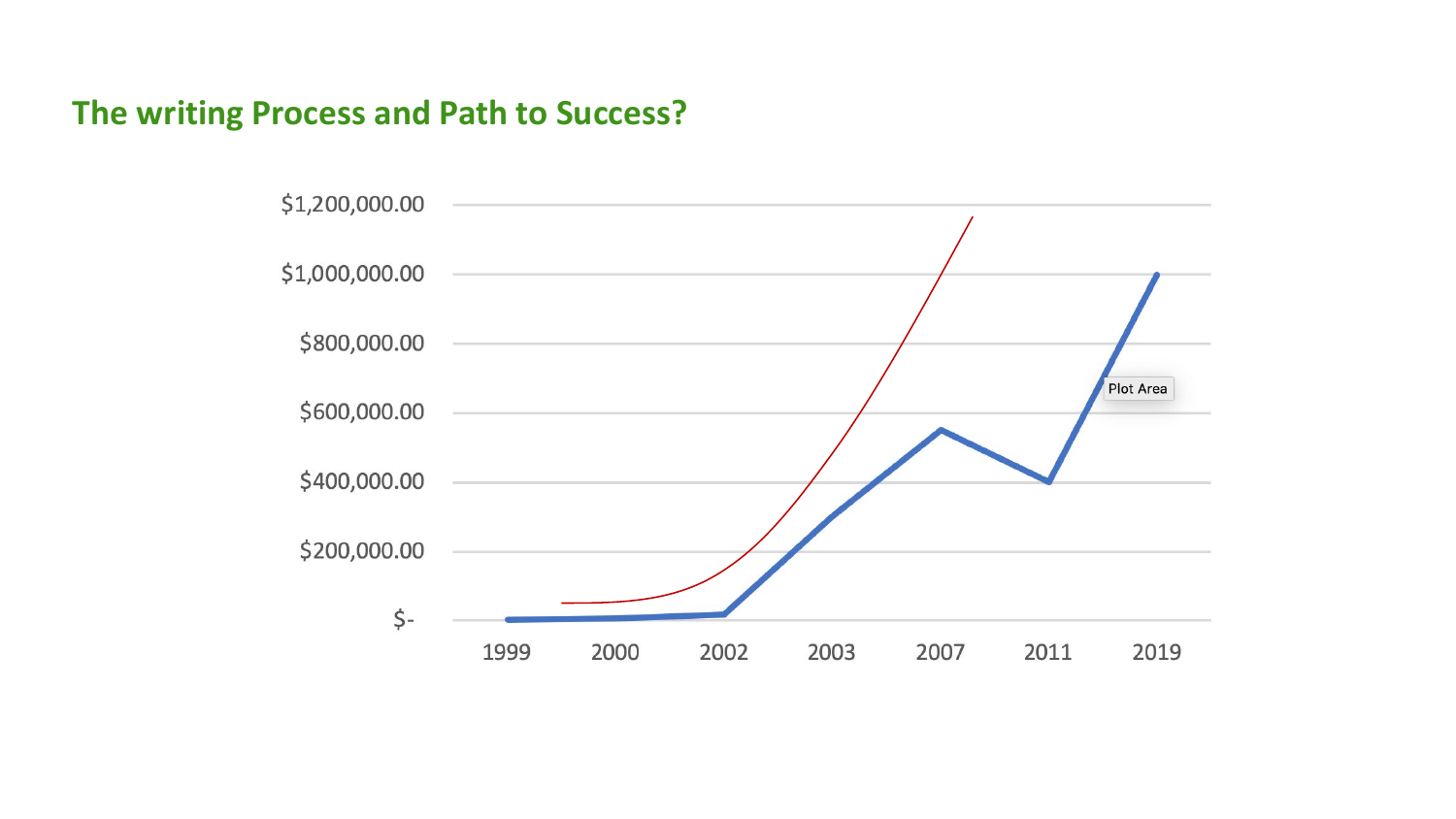**Structure of Grant a Proposal**

Abstract Narrative Budget + Justification Supplementary Materials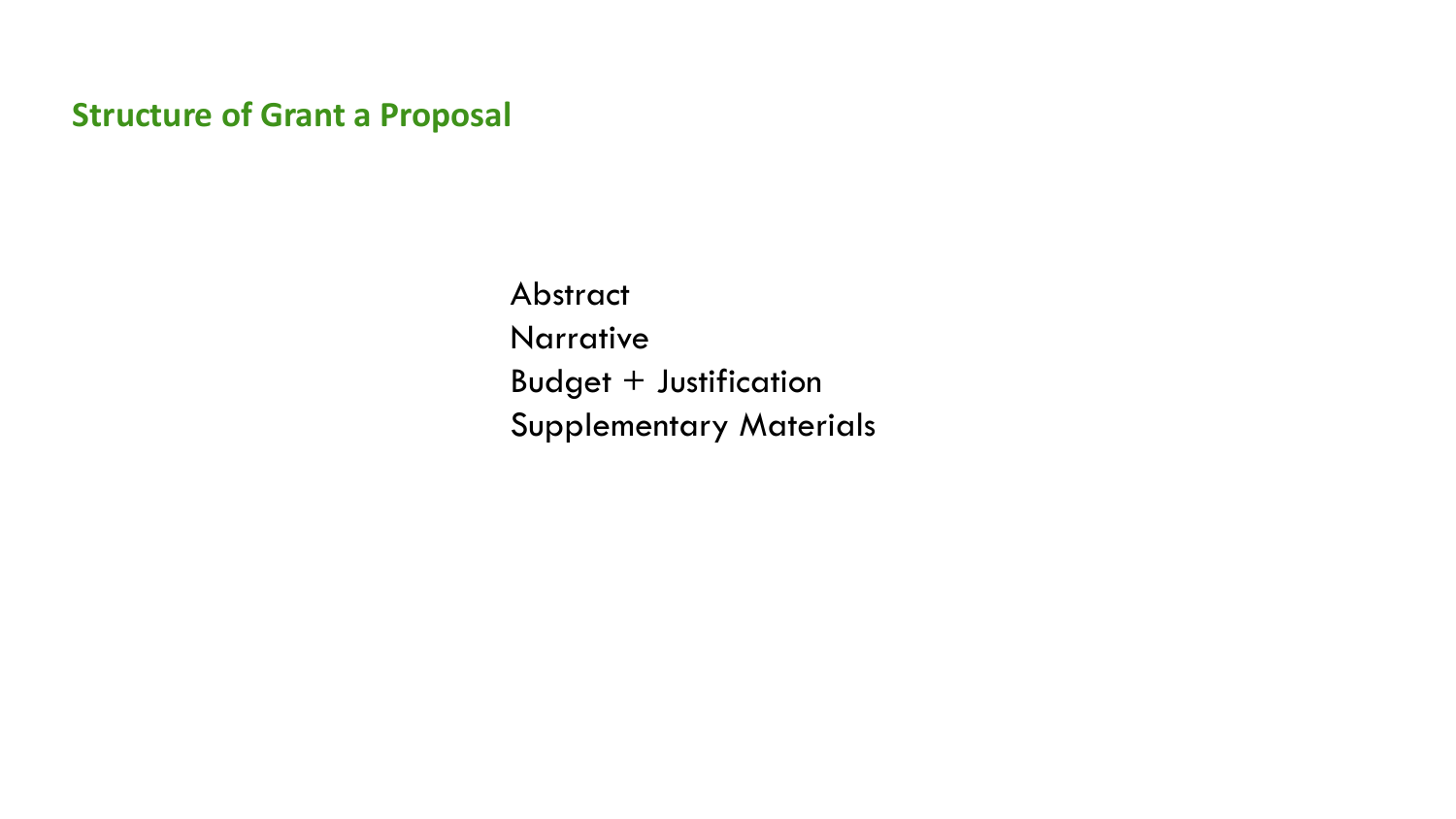# **Proposal**

#### **Abstract**

**Narrative Budget + Justification Supplementary Materials**

Overview that is absolutely necessary for some one to understand the project

What are the project goals and objectives? What will you do, and how? Who will the project impact? What is the expected outcome?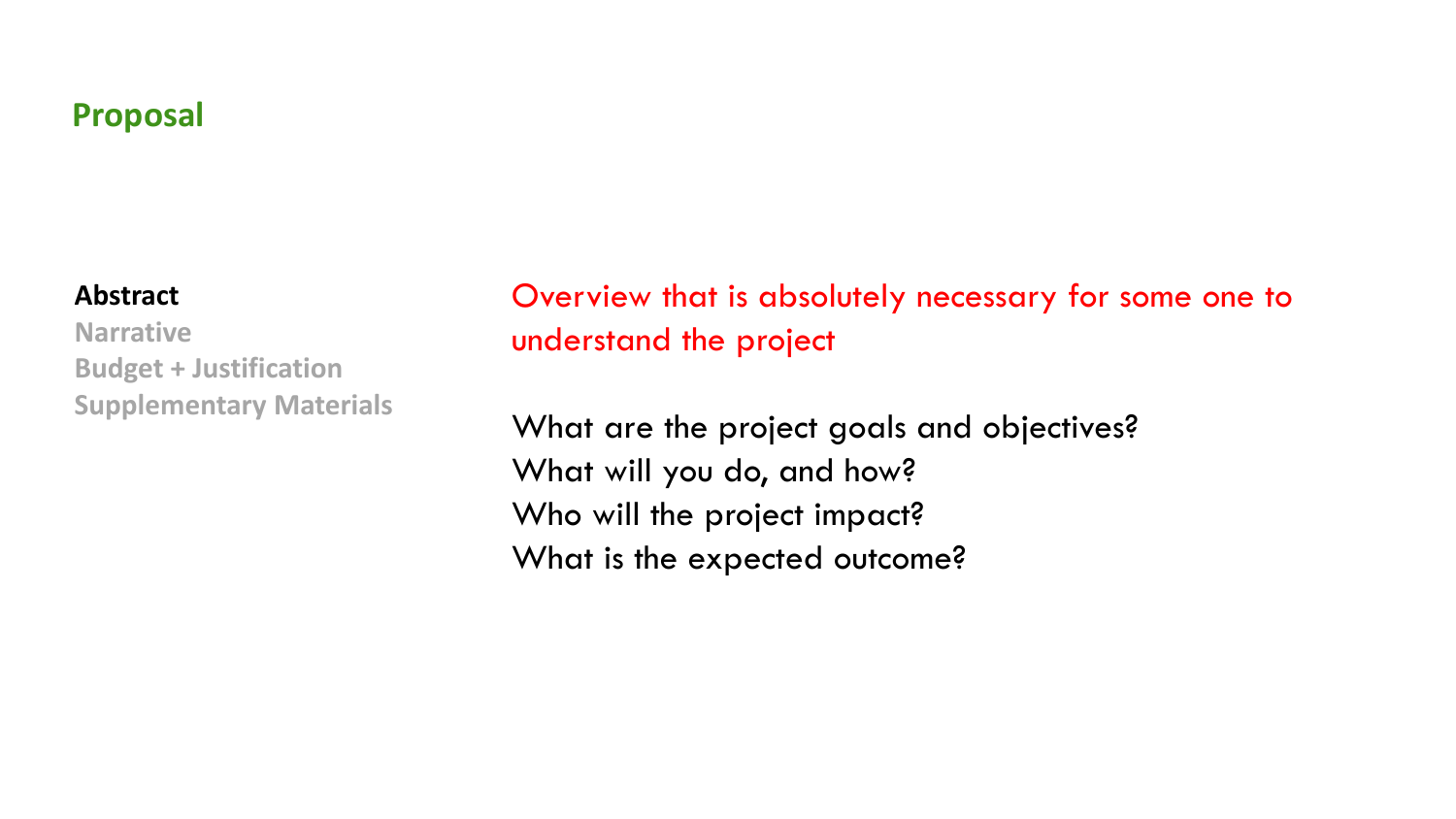# **Proposal**

**Abstract**

#### **Narrative**

**Budget + Justification Supplementary Materials** 

# Define your idea with focus and clarity

A compelling story of your project told in various sections of the proposal.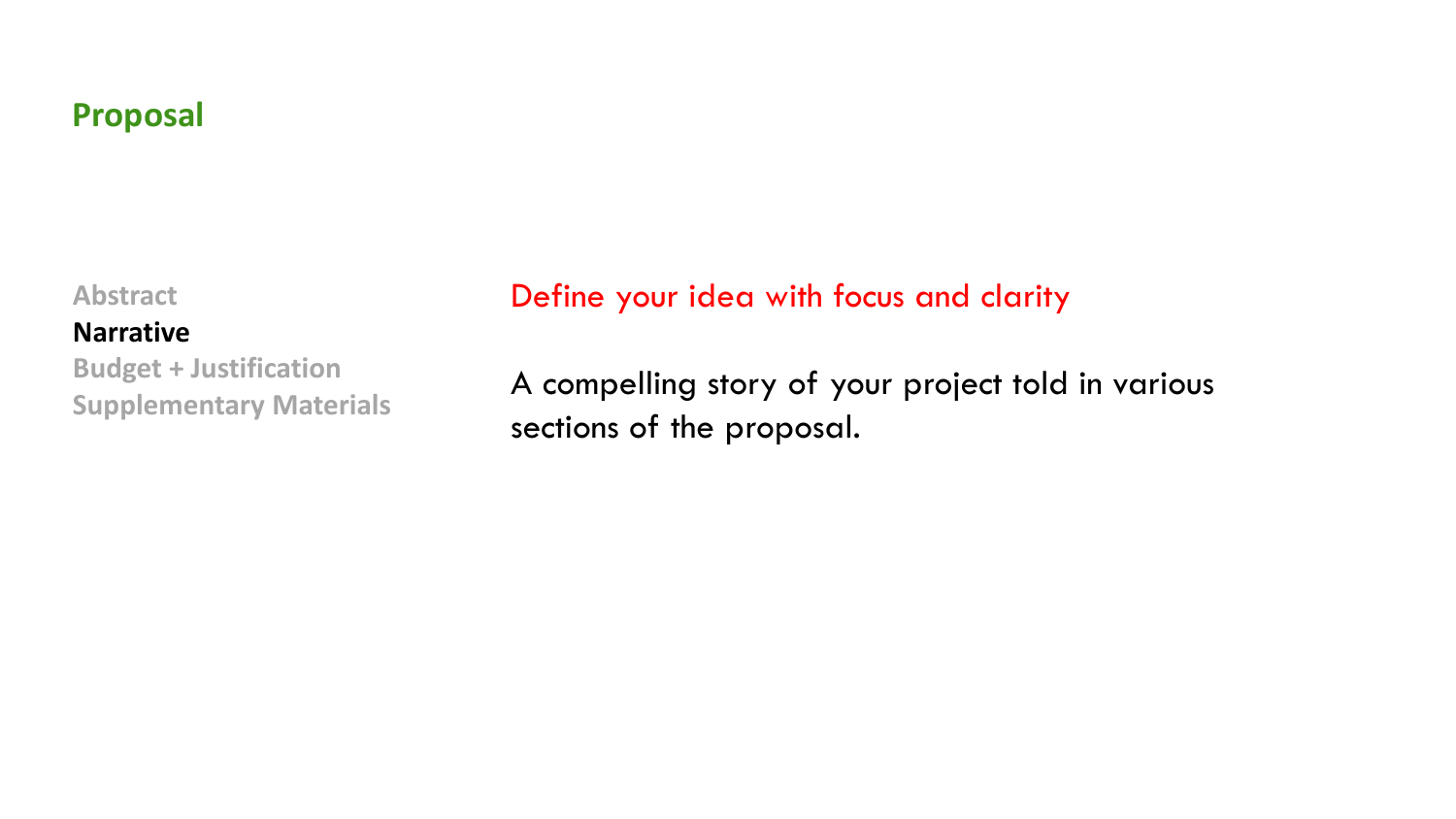#### **Need /Rationale**

**Goals/Objectives Significance Research Plan Evaluation Sustainability Broader Impacts Outcomes Dissemination**

**Demonstrate the Need:** The statement of need or rationale defines a challenge, its causes and symptoms supported by facts and evidence

What is the challenge **or** the opportunity? Why are you asking for funds? What is the broader context for the need? Why is it important? How will the success look like? **Use research and data to make your case**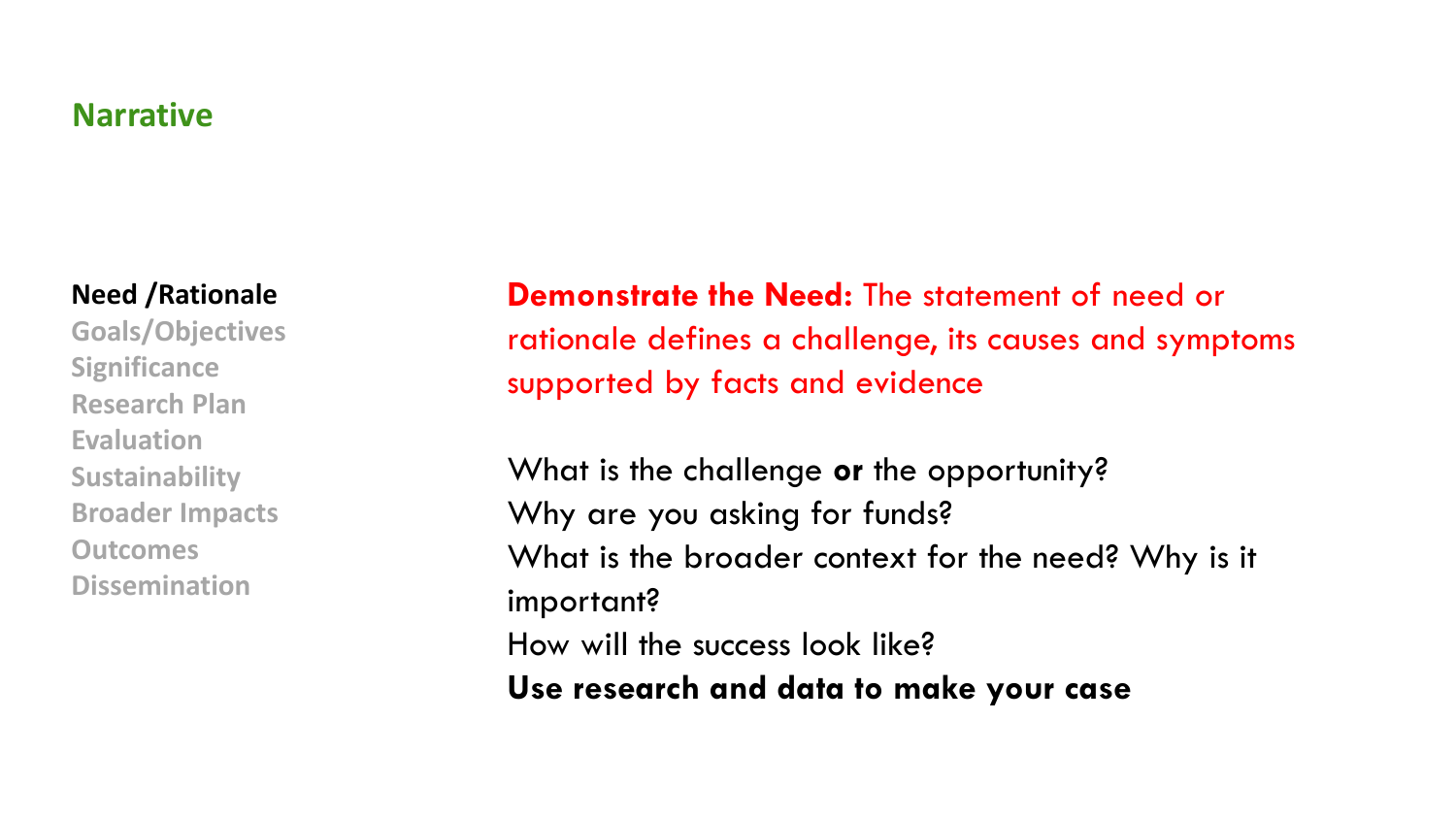**Need /Rationale Goals/Objectives**

**Significance Research Plan Evaluation Sustainability Broader Impacts Outcomes Dissemination**

**Goal** is a broad statement on what you plan to accomplish, **objectives** are the steps towards accomplishing the goals

Are your goals and objectives directly tied to your need statement? How will the project advance knowledge? Improve a condition? Are the objectives results explained in terms of "outcomes"?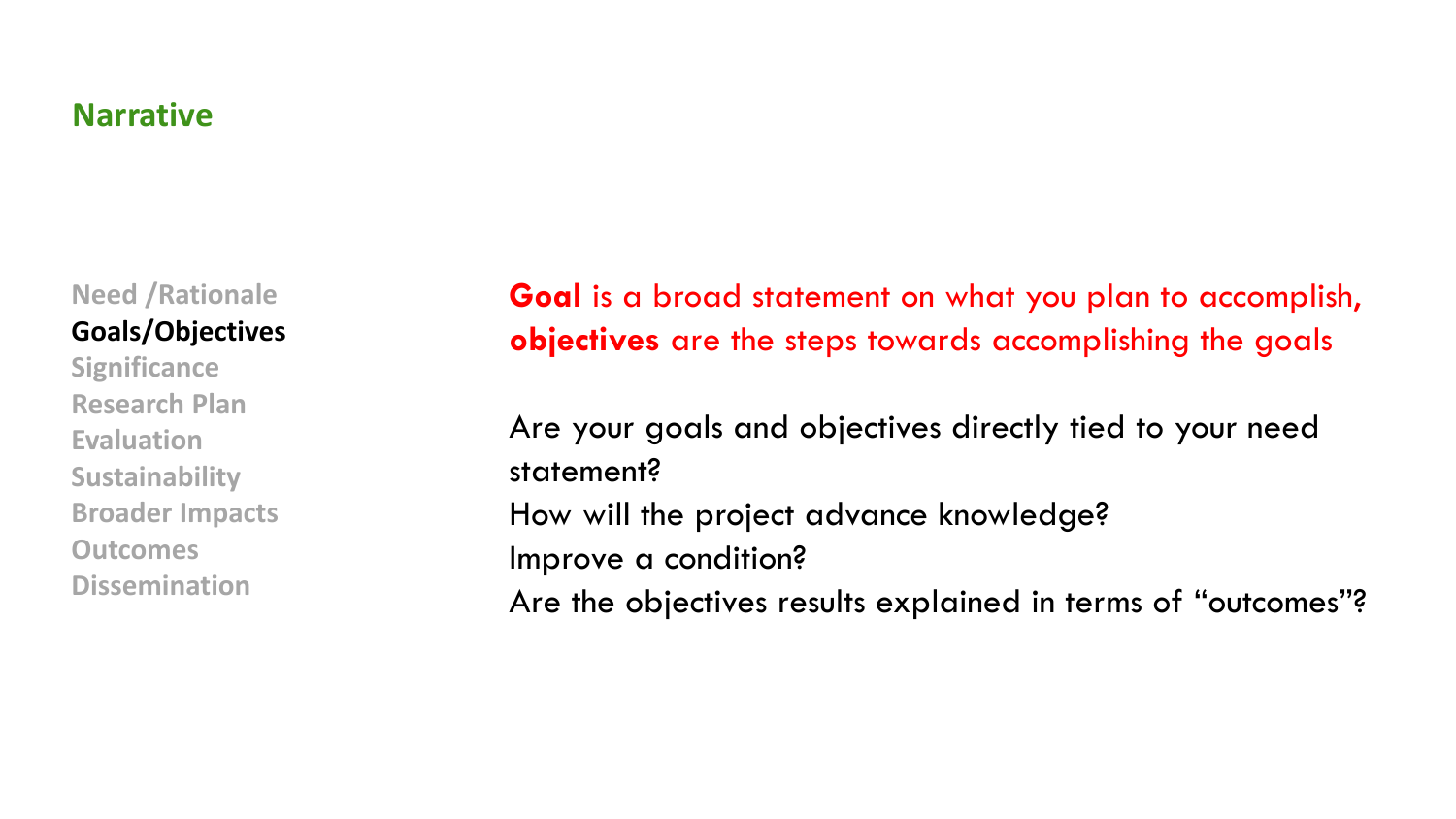**Need /Rationale Goals/Objectives Significance**

**Research Plan Evaluation Sustainability Broader Impacts Outcomes Dissemination**

The statement of significance make an argument that **funding is an integral component** for development of your project.

How important is your project in addressing the stated challenge or opportunities?

### What is the **innovation**?

How will successful completion of your project change the concepts, methods, or techniques that drive your field? How does it advance the field?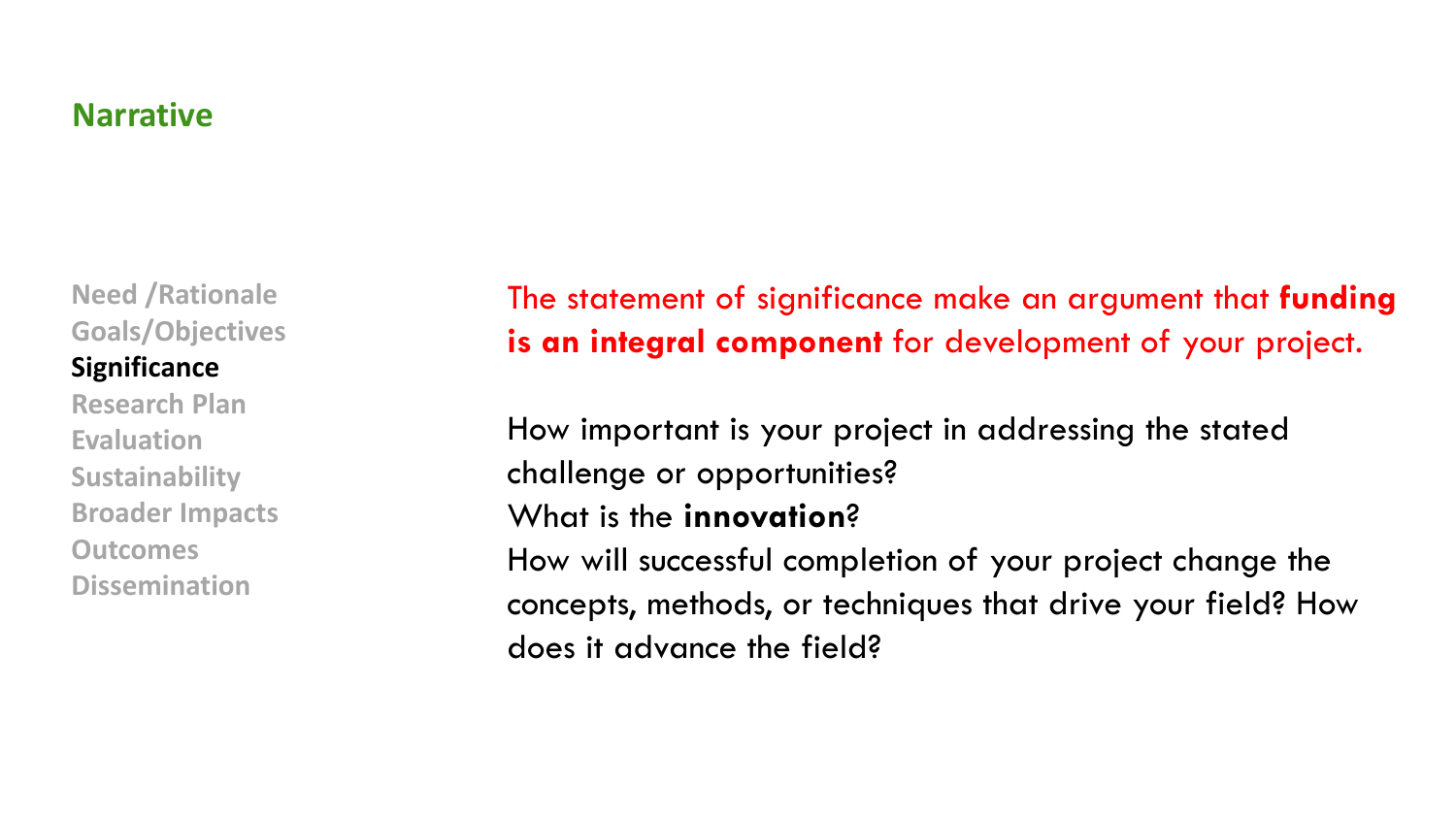**Need /Rationale Goals/Objectives Significance**

#### **Research Plan**

**Evaluation Sustainability Broader Impacts Outcomes Dissemination**

The overall approach or methodology to accomplish the stated objectives of the project

What is your plan for conducting the project? What are the project activities? Why particular activities are chosen? Have you looked at other methods? Why the activities you have selected are superior to others? Why you and your team is qualified to do the project?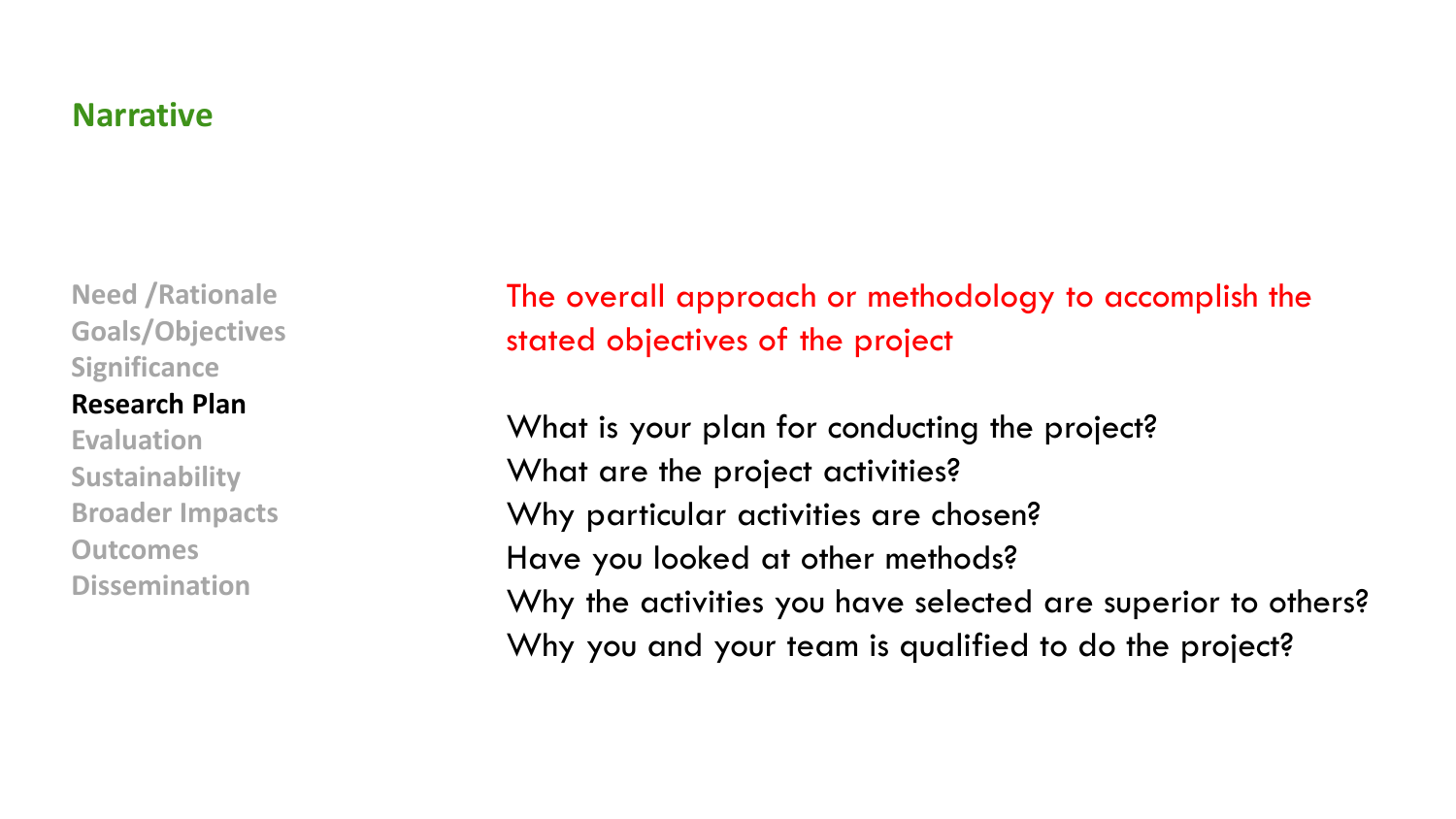**Need /Rationale Goals/Objectives Significance Research Plan**

#### **Evaluation**

**Sustainability Broader Impacts Outcomes Dissemination**

#### Measuring the effectiveness of your project

What type of **evidence** you will collect and present to show the success of your project? How will you evaluate the collected evidence? How will you assess your plan? How will you measure the success of your project?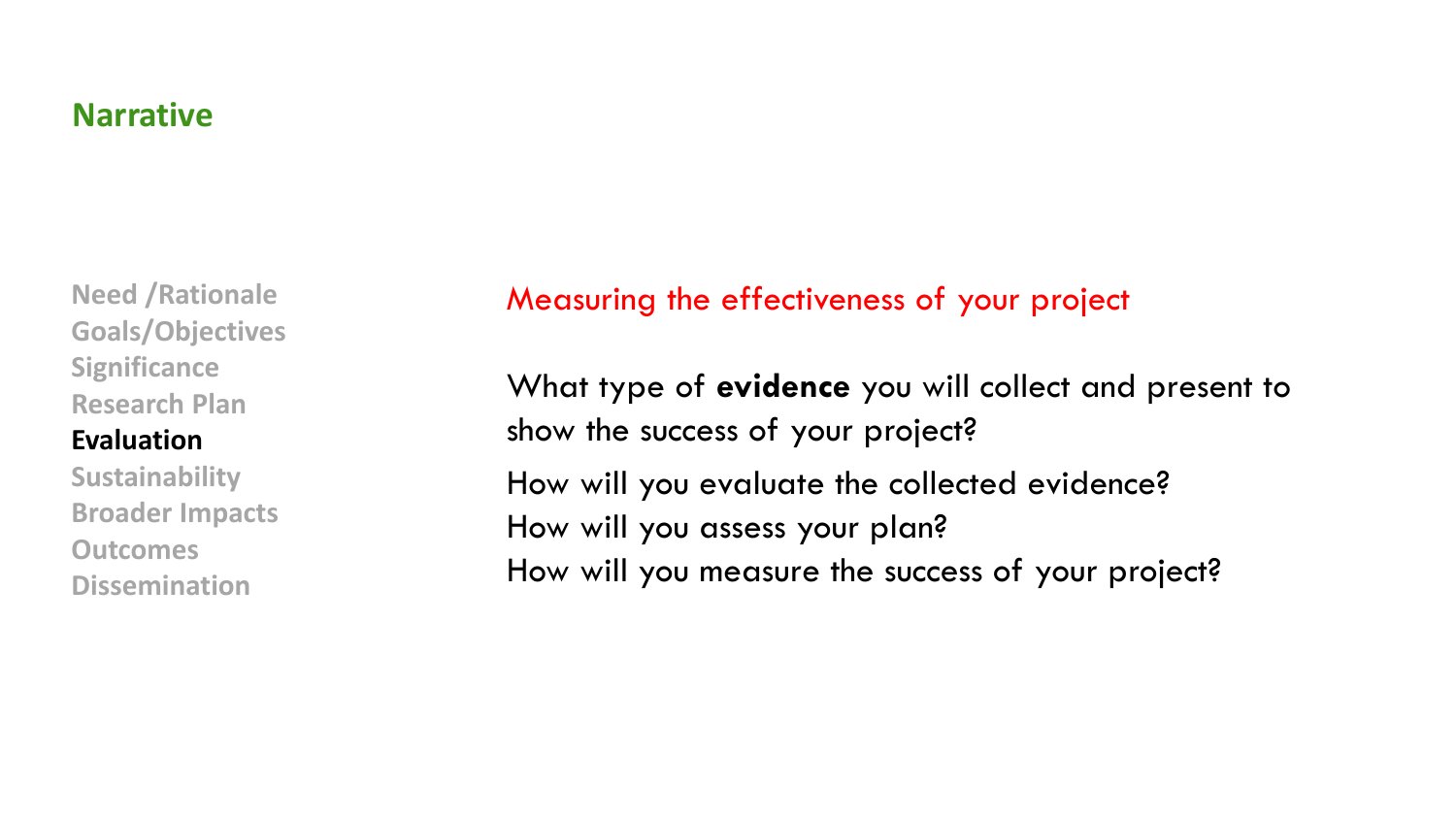**Need /Rationale Goals/Objectives Significance Research Plan Evaluation Sustainability Broader Impacts Outcomes**

**Dissemination**

# How will the project continue?

How will the project be sustained beyond the funding period? What are the possible avenues for funding beyond the grant?

Can the project be institutionalized?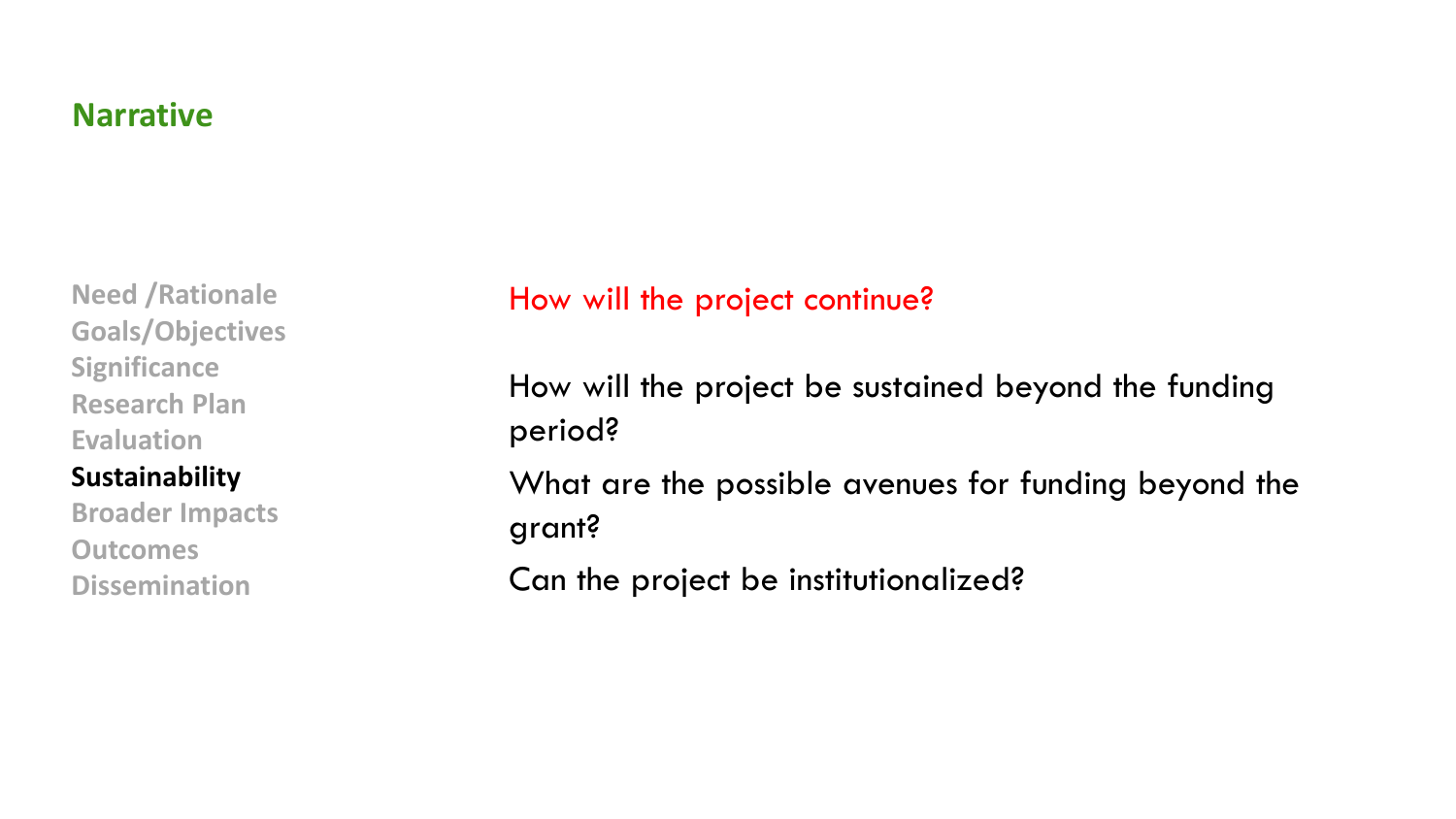**Need /Rationale Goals/Objectives Significance Research Plan Evaluation Sustainability**

#### **Broader Impacts**

**Outcomes Dissemination** A statement of how the project will promote research, teaching, training, and learning or benefit society.

What is potential impact on research, teaching and learning in the field? Who will benefit from the project? What may be the benefits of the project to society? Will the project broaden understanding of the issue? Why you and your team is qualified to do the project?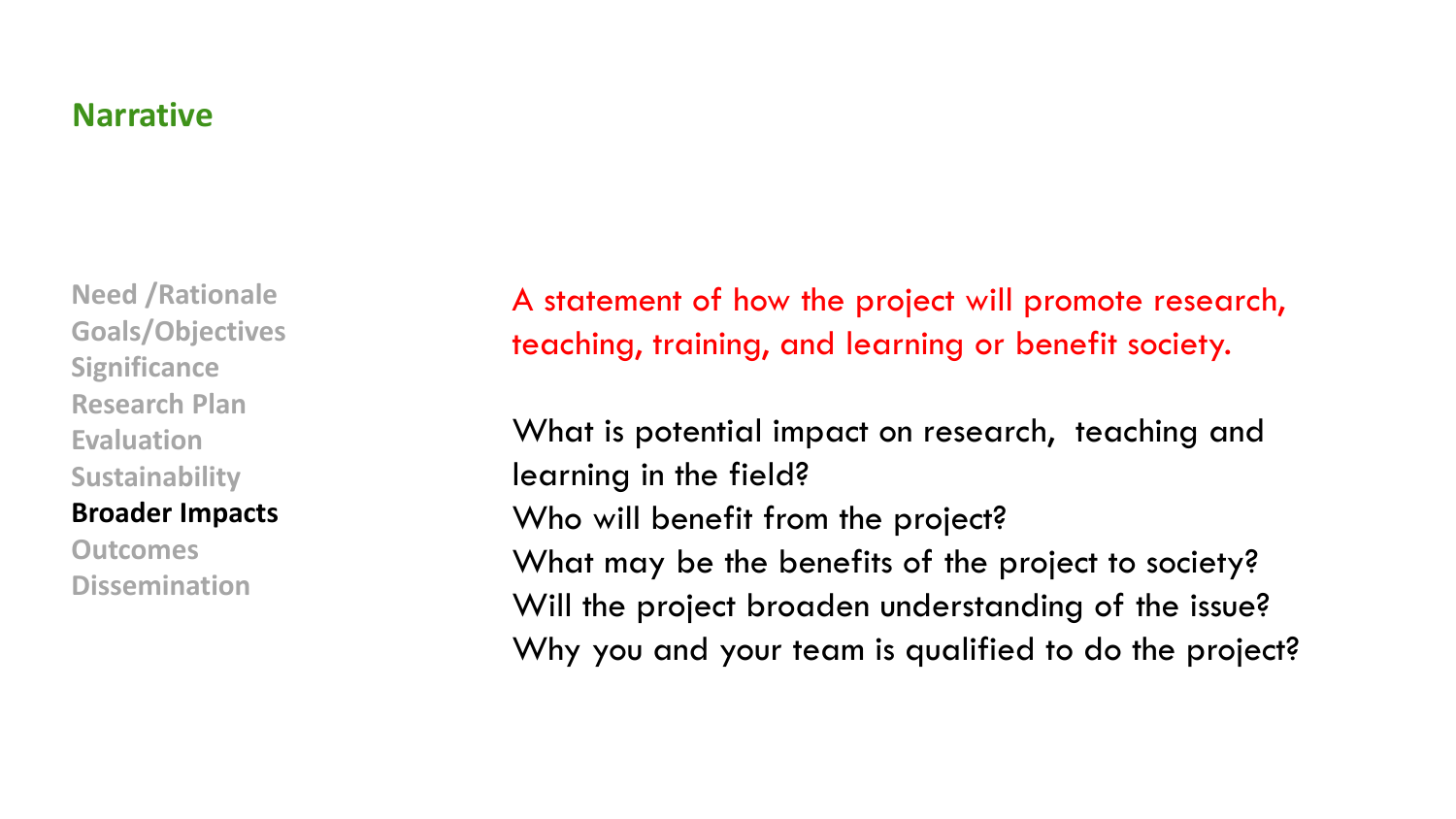**Need /Rationale Goals/Objectives Significance Research Plan Evaluation Sustainability Broader Impacts**

# **Outcomes**

**Dissemination**

# Project deliverables

What are the expected outcomes? Are they clearly stated?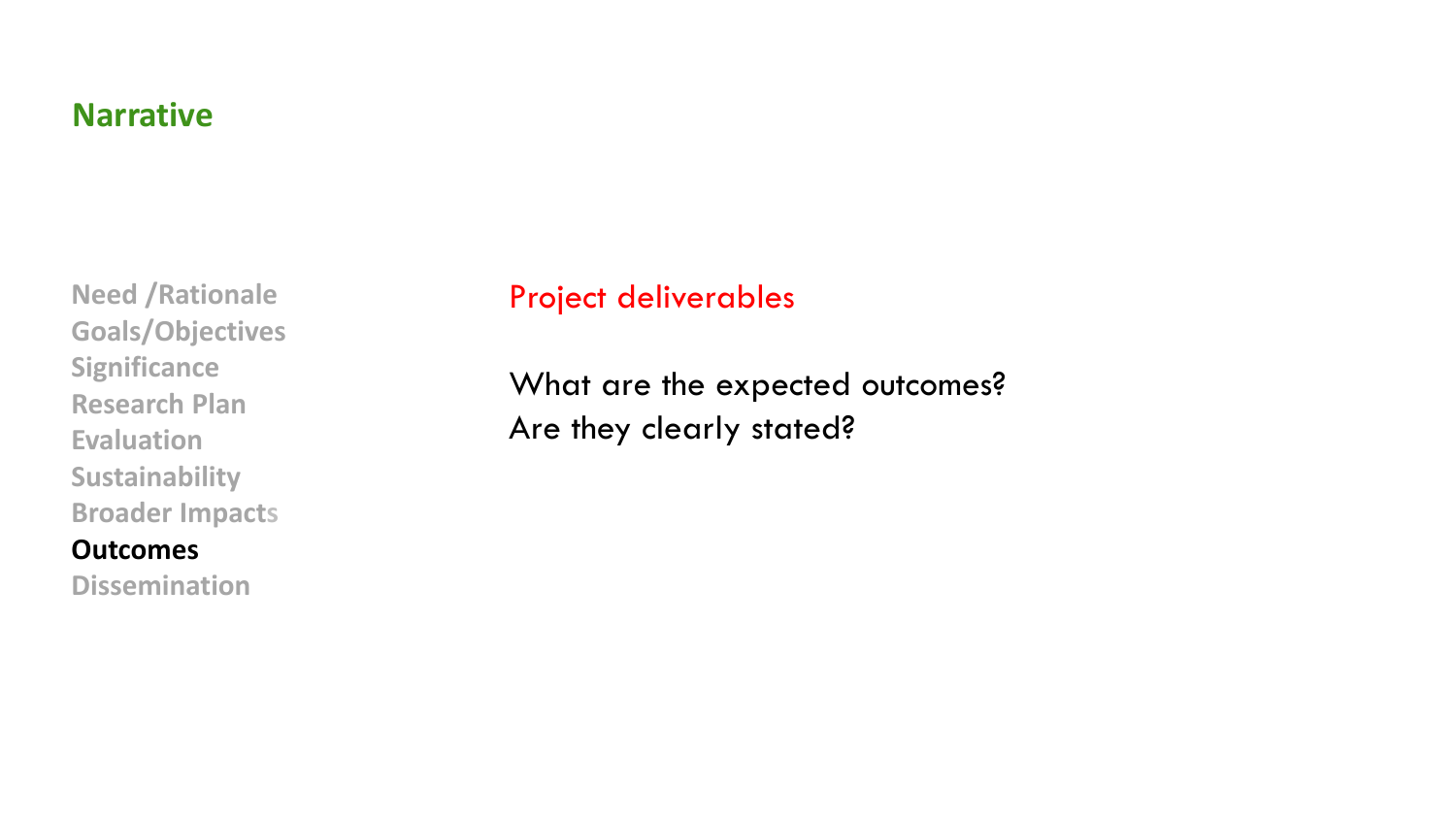**Need /Rationale Goals/Objectives Significance Research Plan Evaluation Sustainability Broader Impacts Outcomes Dissemination**

Description of how the project results will be shared with the appropriate audience

Who needs to know about the project outcomes? How will they know about it?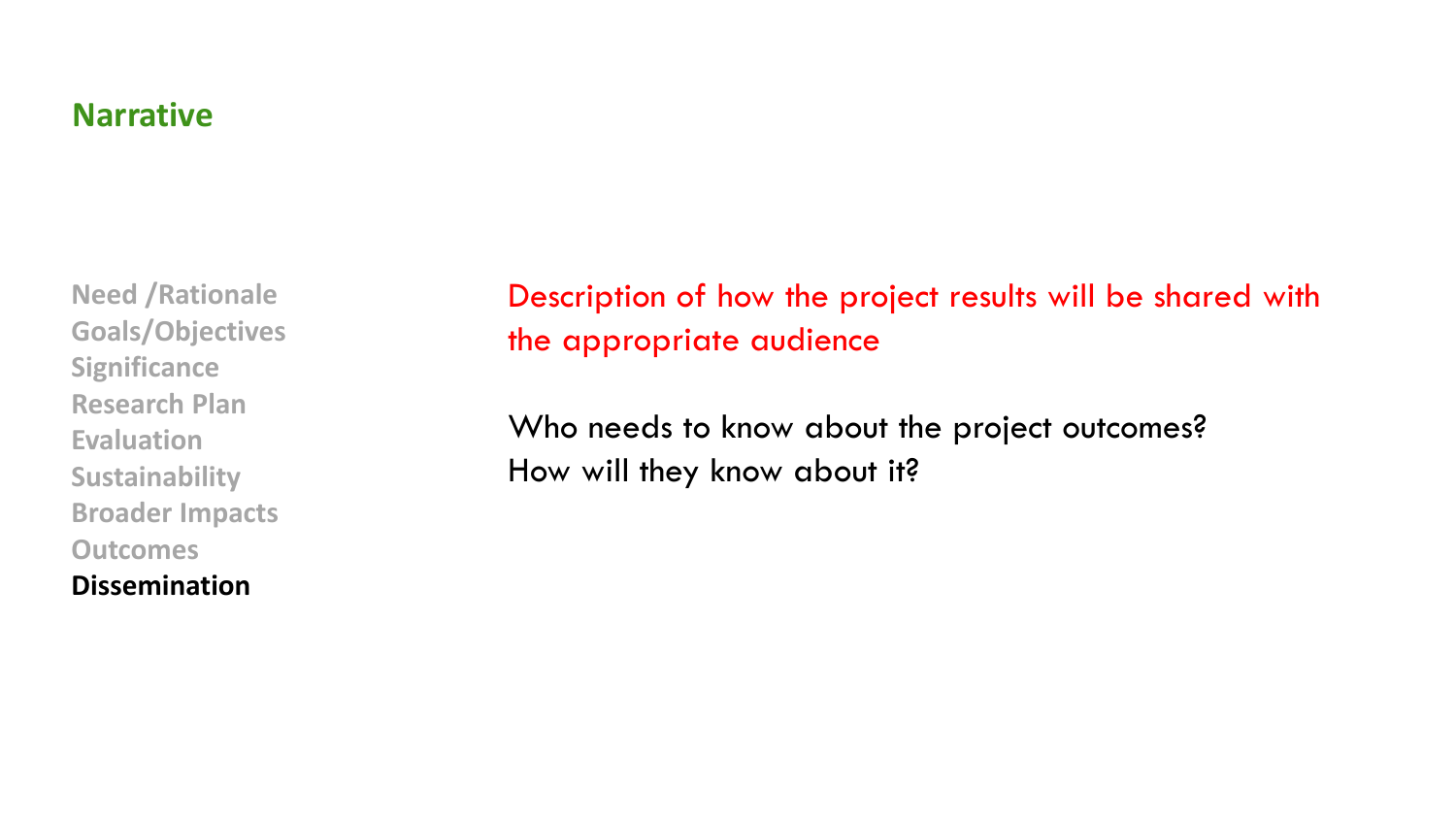# **Proposal**

**Abstract Narrative Budget + Justification Supplementary Materials**  Budget justification explains how the budget was generated. It provide details to justify the rationale for purchasing the item for the proposed project

Are you following the funding agency's guidelines? Does every budget line item have a justification? Is the personnel effort justified?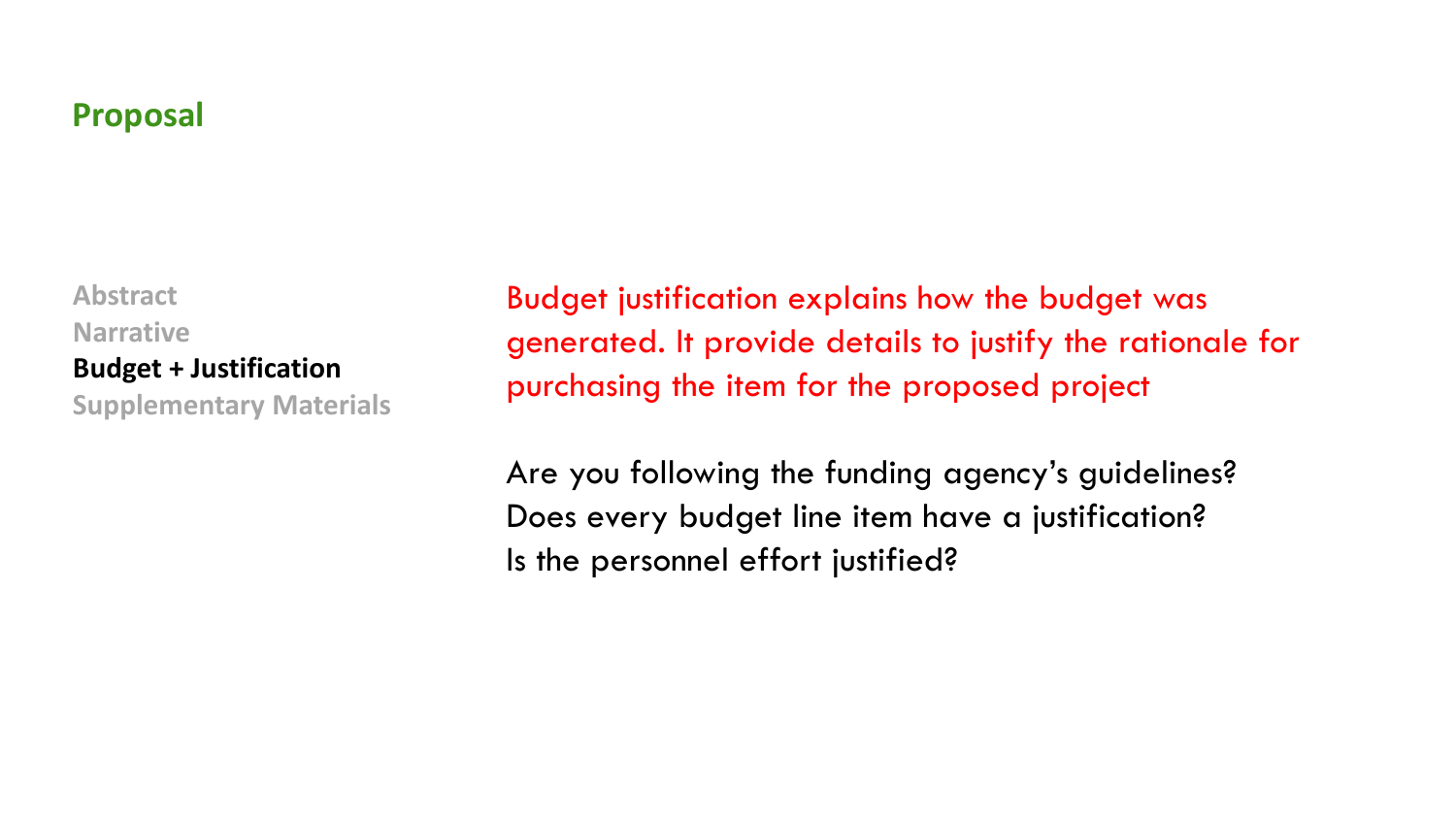# **Proposal**

**Abstract Narrative Budget + Justification Supplementary Materials**  Supplementary Materials may be allowable by some funding agencies

Are your supplementary materials persuasive? Does it help to tell your story?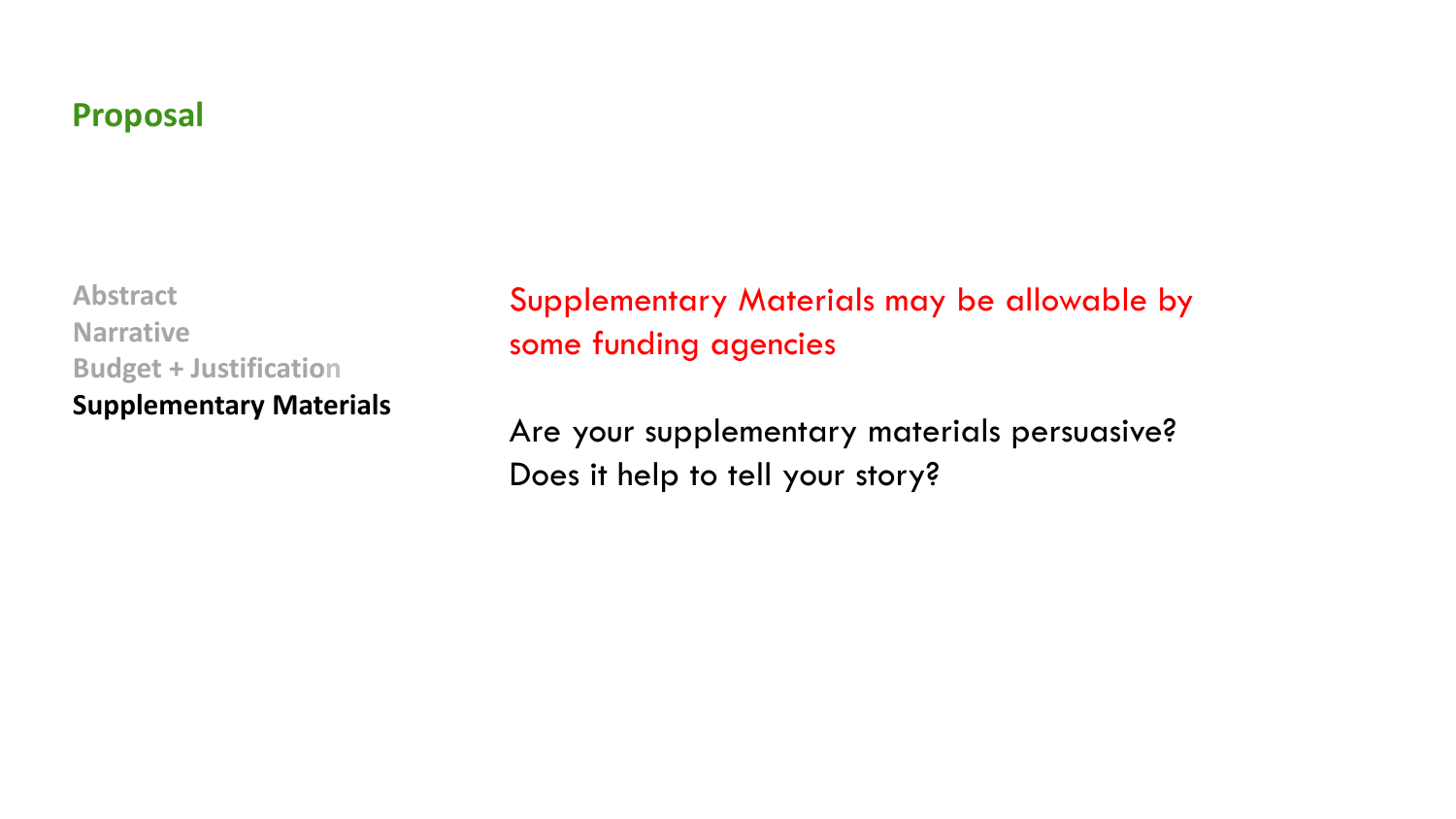# **Academic Writing VS Grant Writing**

#### Academic Writing

**Research Centered:** Scholarly passion **Past oriented**: Work that has been done **Expository:** Explaining to reader **Impersonal:** Objective, dispassionate **Individualistic:** Usually sole activity **Verbosity rewarded:** Few length constraints **Specialized terminology**: Insider jargon

# Grant Writing

**Sponsor Centered: Service attitude Future Oriented:** Proposing a project **Persuasive: "Sell"** the reader **Personal:** Convey excitement **Team Oriented:** Working with others **Brevity rewarded:** Easily understood language **Accessible language:** Broad Audience

*Robert Porter, Program Development Manager, Research Division Virginia Tech*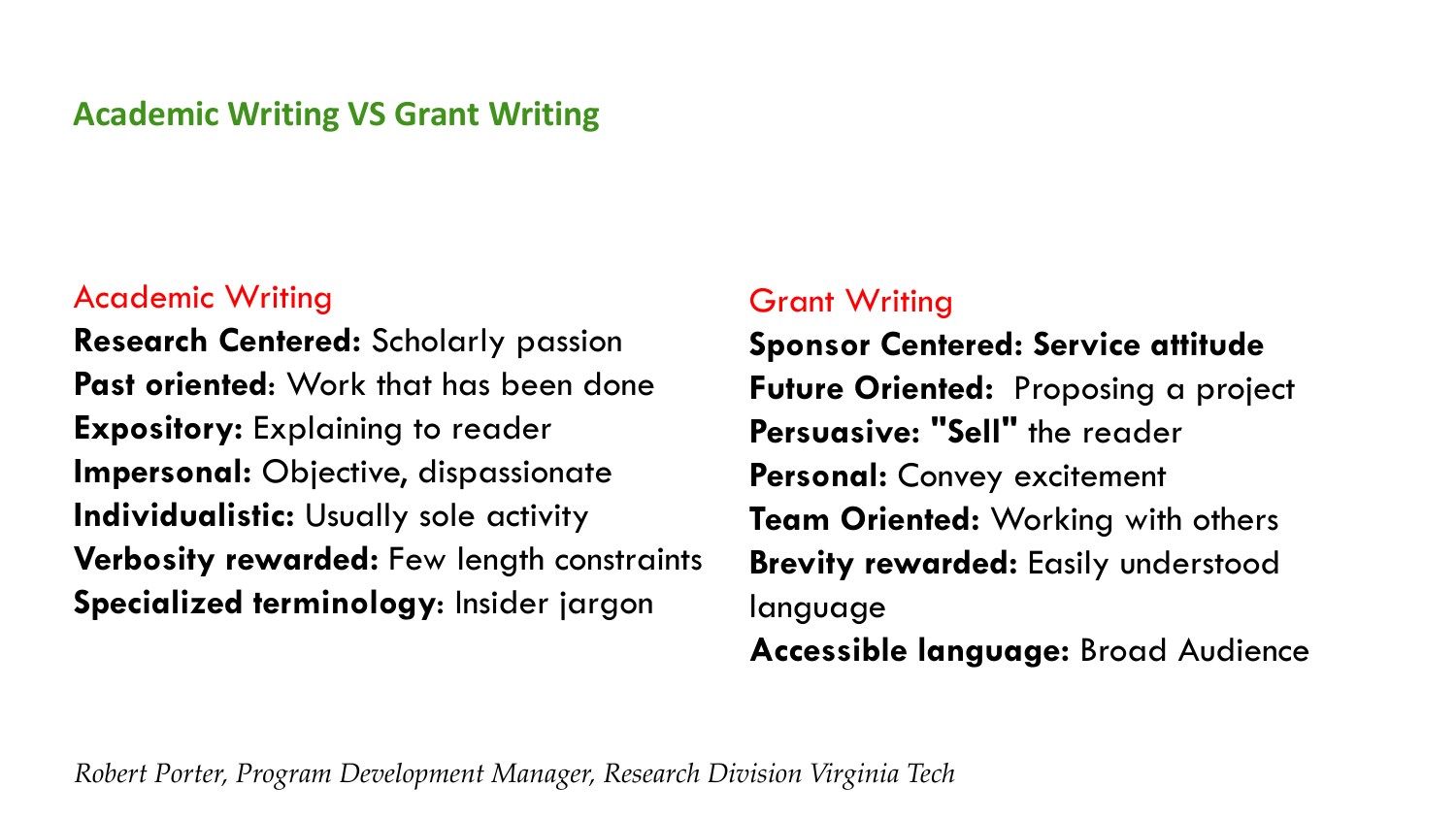# **Writing Tips**

#### Pre-proposal

Extensive preparation, **read the call carefully and make sure you are matching the funding organization interests and requirements.** 

Use literature review to establish your case.

**Ask for a sample of a successful proposal.**

### Proposal

Place important content at the beginning Use only as many words as you need Make average sentence length 15 to 20 words.

Use short paragraphs separated by appropriate spacing.

Put your points positively when possible Use charts for simplification of ideas, schedules, tasks, etc.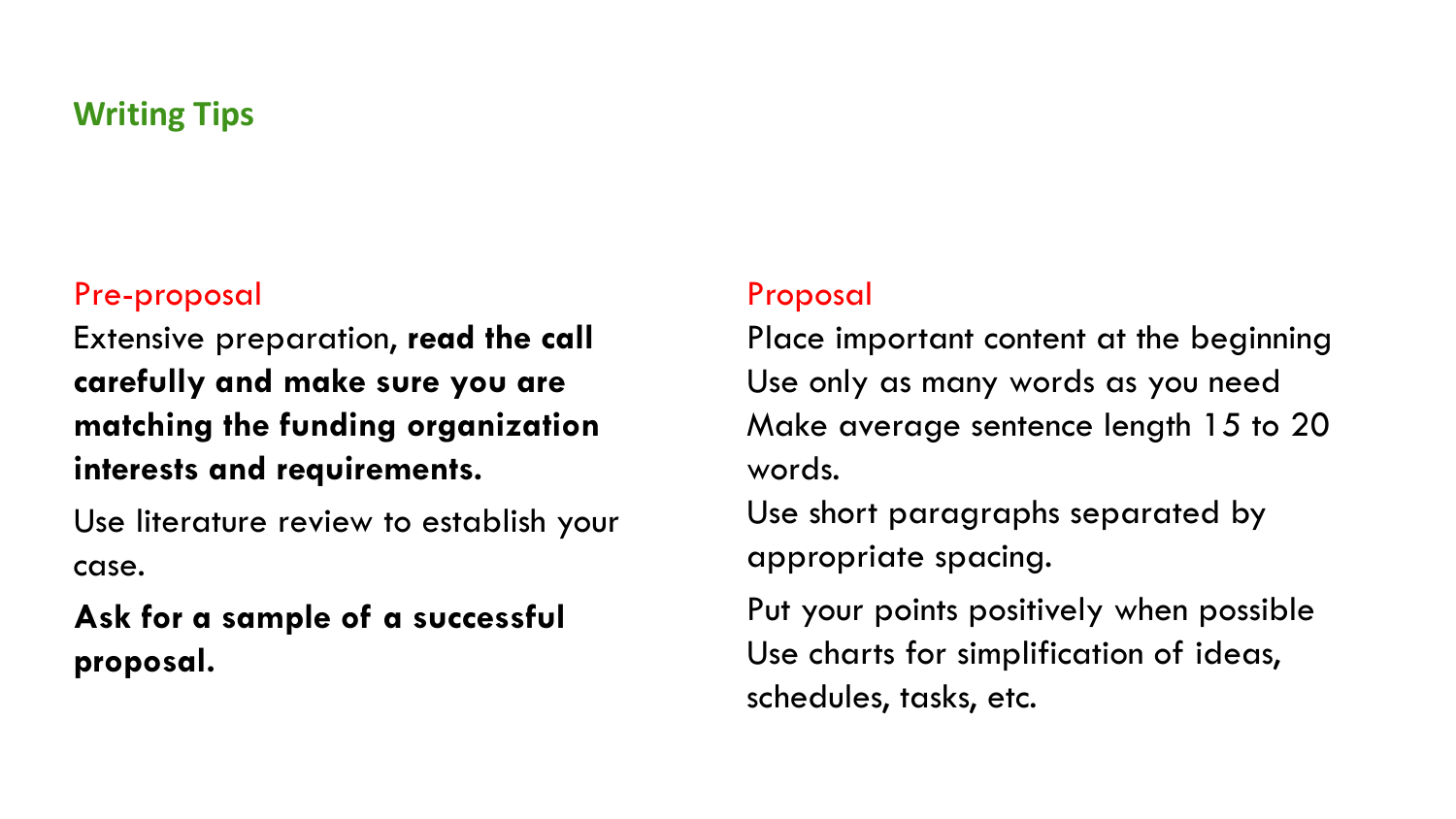Include **community stakeholders** from the beginning and solicit their input. Plan for your project **well in advance of gran**t deadlines.

For federal grants or other large dollar grants, consider allowing yourself at least several months to complete the application.

Follow the grant guidelines very carefully. Make sure your proposal is complete, compliant, and persuasive.

Determine ways to make the project **sustainable after the grant period**

*Texas Instruments Grant Writing Guide for Large Scale Grants*